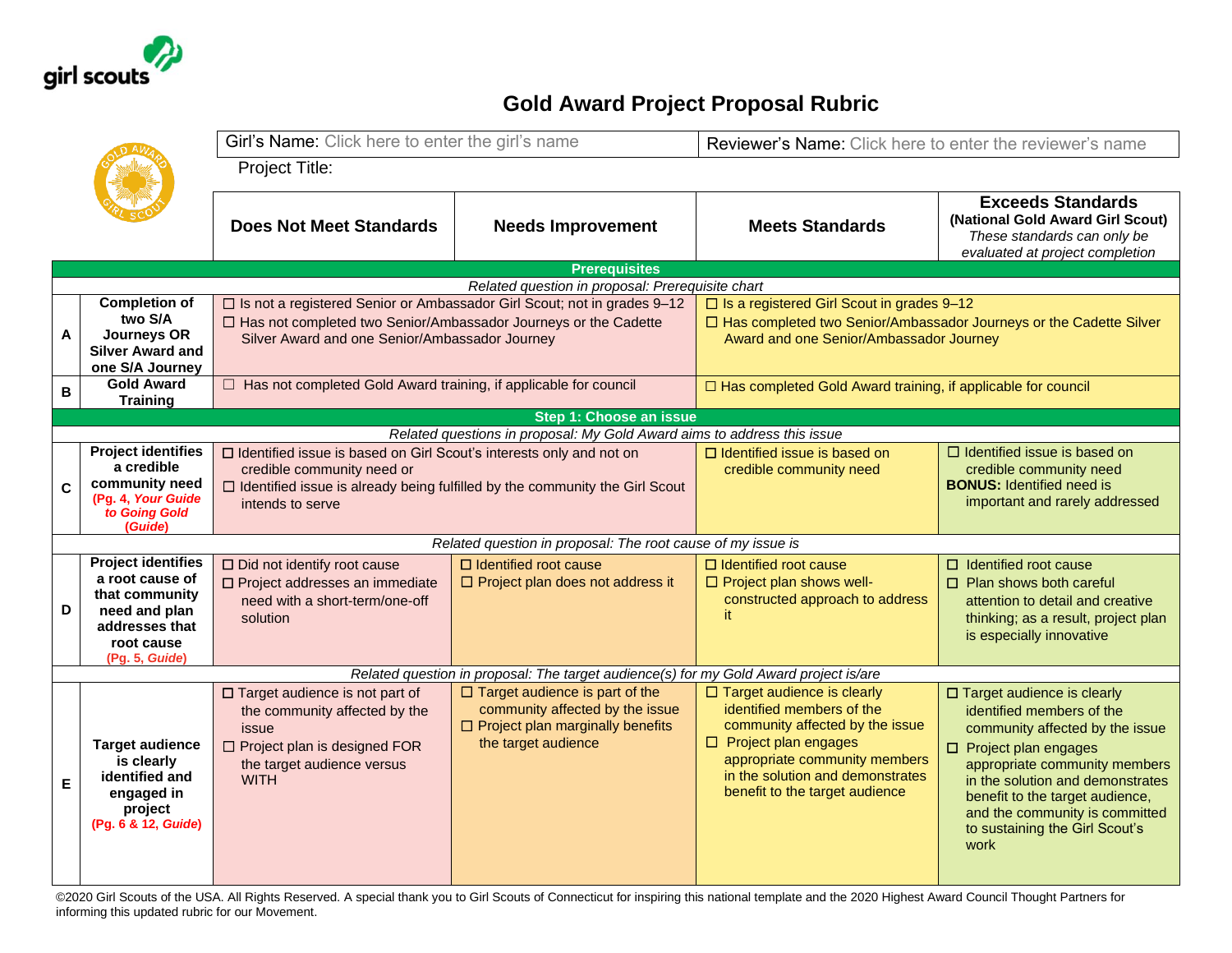| <b>Step 2: Investigate</b>                                                                                                                                                                                                          |                                                                                                     |                                                                                            |                                                                                                                                |                                                                                                                                                                                       |                                                                                                                                                                                                                                 |  |  |  |  |
|-------------------------------------------------------------------------------------------------------------------------------------------------------------------------------------------------------------------------------------|-----------------------------------------------------------------------------------------------------|--------------------------------------------------------------------------------------------|--------------------------------------------------------------------------------------------------------------------------------|---------------------------------------------------------------------------------------------------------------------------------------------------------------------------------------|---------------------------------------------------------------------------------------------------------------------------------------------------------------------------------------------------------------------------------|--|--|--|--|
| Related question in proposal: The reasons I selected my issue are                                                                                                                                                                   |                                                                                                     |                                                                                            |                                                                                                                                |                                                                                                                                                                                       |                                                                                                                                                                                                                                 |  |  |  |  |
| F                                                                                                                                                                                                                                   | <b>Research</b><br>sources are cited<br>and thoroughly<br>investigated<br>(Pg. 5 & 12-13,<br>Guide) | $\Box$ No validation or research<br>conducted to help shape project                        | $\Box$ Research is implied, but no<br>sources provided                                                                         | $\square$ Some research has been<br>conducted and 1-2 sources are<br>referenced                                                                                                       | $\Box$ Thorough research has been<br>conducted and 3+ sources cited                                                                                                                                                             |  |  |  |  |
|                                                                                                                                                                                                                                     | Related question in proposal: My Gold Award's national and/or global link is                        |                                                                                            |                                                                                                                                |                                                                                                                                                                                       |                                                                                                                                                                                                                                 |  |  |  |  |
| G                                                                                                                                                                                                                                   | <b>Project identifies</b><br>national or<br>global link to<br>issue<br>(Pg. 5, Guide)               | $\Box$ No connection to national and/or<br>global issue                                    | $\square$ Some research or evidence<br>suggests limited connection to<br>national or global issue                              | $\square$ Includes broad research and<br>evidence connecting project<br>specifically to a larger national<br>and/or global issue; solution<br>contributes to addressing that<br>issue | $\square$ Specific connection to a larger<br>national and/or global issue;<br>research and evidence from<br>other communities informs this<br>project<br><b>BONUS:</b> Plan in place to share<br>project with other communities |  |  |  |  |
|                                                                                                                                                                                                                                     |                                                                                                     |                                                                                            | Step 3: Get help                                                                                                               |                                                                                                                                                                                       |                                                                                                                                                                                                                                 |  |  |  |  |
|                                                                                                                                                                                                                                     |                                                                                                     |                                                                                            | Related question in proposal: List the names of individuals and organizations you plan to work with on your Gold Award project |                                                                                                                                                                                       |                                                                                                                                                                                                                                 |  |  |  |  |
| Н                                                                                                                                                                                                                                   | <b>Team members</b><br>are identified<br>(Pg. 6 & 14 Guide)                                         | $\Box$ Self and family only                                                                | □ Self, family, and Girl Scouts only<br>OR less than 3 team members                                                            | □ 3-5 team members, beyond Girl<br>Scout community and family,<br>with skills and knowledge related<br>to the issue, including members<br>of the community impacted by<br>issue       | $\Box$ 3-5+ team members, beyond Girl<br>Scouts and family, with evidence<br>of strategic thought for<br>leveraging skill/expertise to<br>impact issue; includes members<br>of community impacted by issue                      |  |  |  |  |
|                                                                                                                                                                                                                                     |                                                                                                     |                                                                                            | Related question in proposal: Girl Scout Gold Award Project Advisor information                                                |                                                                                                                                                                                       |                                                                                                                                                                                                                                 |  |  |  |  |
|                                                                                                                                                                                                                                     | <b>Project Advisor</b><br>is identified and<br>is an expert<br>(Pg. 14, Guide)                      | $\Box$ None selected                                                                       | $\Box$ Advisor is family member or troop<br>leader/volunteer OR does not<br>have knowledge of selected<br><i>issue</i>         | □ Advisor has expertise in one or<br>more areas of the selected issue                                                                                                                 | □ Advisor has expertise in one or<br>more areas of the selected issue<br>and additional expert advisors<br>are listed in team                                                                                                   |  |  |  |  |
|                                                                                                                                                                                                                                     |                                                                                                     |                                                                                            | Step 4: Create a plan                                                                                                          |                                                                                                                                                                                       |                                                                                                                                                                                                                                 |  |  |  |  |
|                                                                                                                                                                                                                                     |                                                                                                     |                                                                                            | Related question in proposal: I will address the root cause by                                                                 |                                                                                                                                                                                       |                                                                                                                                                                                                                                 |  |  |  |  |
| J                                                                                                                                                                                                                                   | <b>Clear project</b><br>description<br>(Pg. 15, Guide)                                              | $\Box$ Project is not at all described;<br>there is no explanation of what<br>will be done | $\Box$ Project is vaguely described; it is<br>unclear what will be done                                                        | □ Project is clearly described and<br>shows a well-constructed<br>approach on how the root cause<br>of the issue will be addressed                                                    | $\Box$ Project plan shows both careful<br>attention to detail and creative<br>thinking; as a result, project plan<br>is especially innovative                                                                                   |  |  |  |  |
| Related questions in proposal: The skills, knowledge, and/or attitudes my target audience will gain are; I will know that my audience has gained the desired skills/knowledge<br>because; Measurement of my project's success chart |                                                                                                     |                                                                                            |                                                                                                                                |                                                                                                                                                                                       |                                                                                                                                                                                                                                 |  |  |  |  |
| K                                                                                                                                                                                                                                   | Project will have<br>a measurable<br>impact<br>(Pg. 7, Guide)                                       | $\square$ Impact does not relate to issue<br>OR is not defined                             | $\square$ Impact is a vague impression OR<br>not realistically measurable                                                      | $\square$ Impact is clearly defined and<br>measurable; there is a clear<br>measurement tool defined                                                                                   | □ Project's impact is clearly defined<br>and would affect a significant<br>number of individuals and/or<br>affect individuals to a significant<br>degree; clear measurement tools<br>are defined                                |  |  |  |  |
| Related question in proposal: My Gold Award project goals are                                                                                                                                                                       |                                                                                                     |                                                                                            |                                                                                                                                |                                                                                                                                                                                       |                                                                                                                                                                                                                                 |  |  |  |  |
| L                                                                                                                                                                                                                                   | Project goals are<br>clearly defined<br>and realistic<br>(Pg. 7, Guide)                             | $\square$ No goals identified                                                              | $\Box$ Goals lack detail and are not<br>clearly connected to planned<br>project impact                                         | $\Box$ At least one goal is clearly<br>defined and connected to project<br>impact                                                                                                     | $\Box$ Multiple goals are clearly defined<br>OR one especially ambitious<br>goal is outlined                                                                                                                                    |  |  |  |  |

©2020 Girl Scouts of the USA. All Rights Reserved. A special thank you to Girl Scouts of Connecticut for inspiring this national template and the 2020 Highest Award Council Thought Partners for informing this updated rubric for our Movement.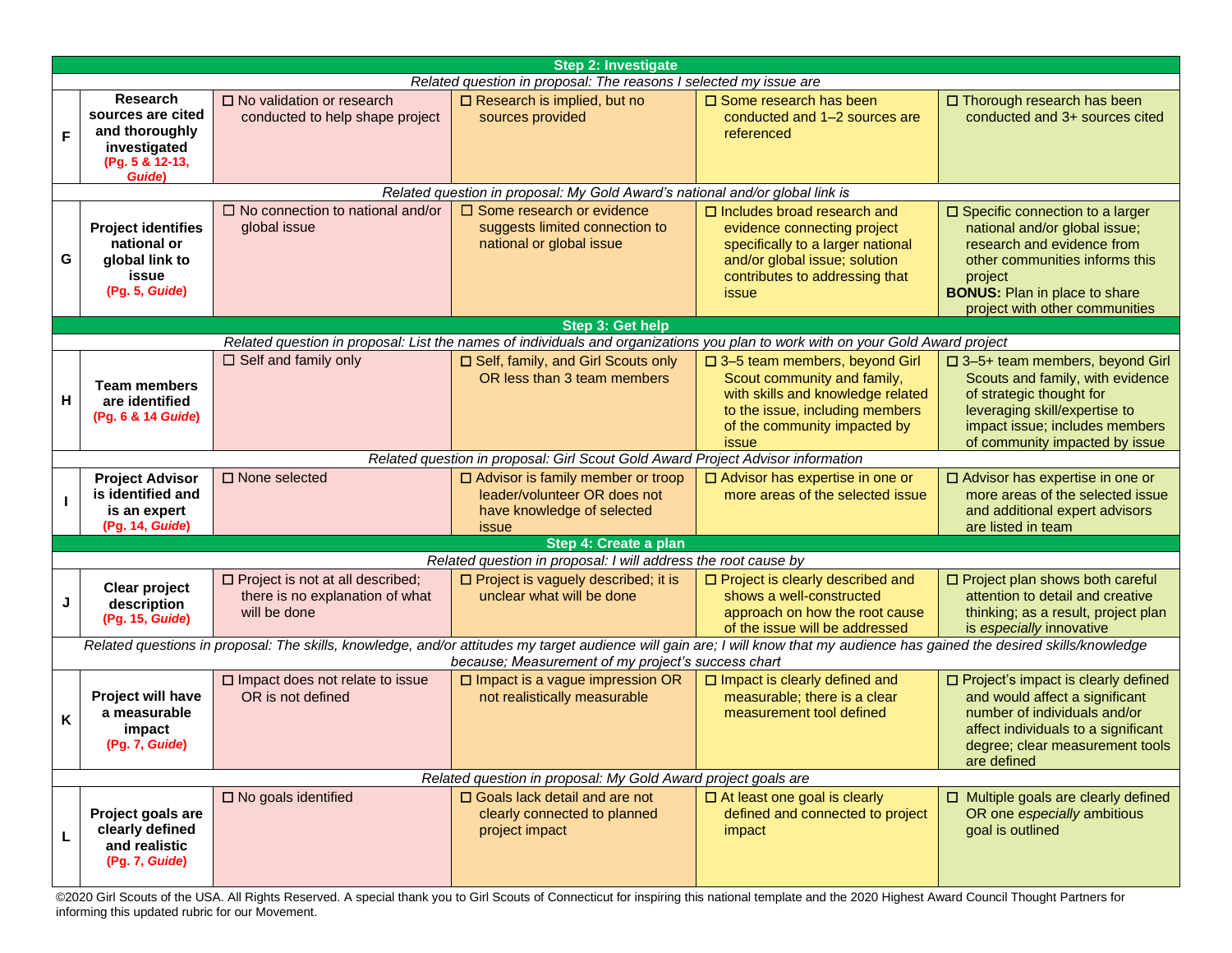| Related question in proposal: My Gold Award will be sustained by                                                                                                                        |                                                                                                   |                                                                                                                                                                            |                                                                                                                                                                                           |                                                                                                                                |                                                                                                                                                                                                     |  |  |  |
|-----------------------------------------------------------------------------------------------------------------------------------------------------------------------------------------|---------------------------------------------------------------------------------------------------|----------------------------------------------------------------------------------------------------------------------------------------------------------------------------|-------------------------------------------------------------------------------------------------------------------------------------------------------------------------------------------|--------------------------------------------------------------------------------------------------------------------------------|-----------------------------------------------------------------------------------------------------------------------------------------------------------------------------------------------------|--|--|--|
| M                                                                                                                                                                                       | Project plan will<br>ensure<br>sustainability<br>(Pg. 6, Guide)                                   | $\square$ No plan for project to be<br>continued OR the solution can't<br>be maintained following the<br>project (it's a service project)                                  | $\Box$ Unclear idea of how the project<br>will continue OR hoping someone<br>else will sustain                                                                                            | $\square$ Clear, thoughtful plan that leads<br>to sustainability beyond the Girl<br>Scout's involvement                        | □ Plan for sustainability is<br>especially strong, galvanizing<br>others beyond target audience to<br>participate in the solution and/or<br>advocate for involvement across<br>multiple communities |  |  |  |
|                                                                                                                                                                                         |                                                                                                   |                                                                                                                                                                            | Related question in proposal: I will put my plan in to action by                                                                                                                          |                                                                                                                                |                                                                                                                                                                                                     |  |  |  |
| N                                                                                                                                                                                       | <b>Timeline is</b><br>realistic and<br>appropriate<br>(Pg. 10, Guide)                             | □ Confusing or unrealistic plan that<br>is missing key steps and is less<br>than 80 hours                                                                                  | $\square$ Incomplete project plan that<br>highlights only a few steps and is<br>less than 80 hours                                                                                        | $\square$ Comprehensive and realistic project plan that highlights all major steps<br>in project and is about or over 80 hours |                                                                                                                                                                                                     |  |  |  |
| $\mathbf{o}$                                                                                                                                                                            | <b>Active leadership</b><br>role planned and<br>defined<br>(Pq. 6 & 14 Guide)                     | $\square$ No strategy to lead a team or<br>engage others to help with the<br>project OR project appears<br>driven by an adult                                              | $\square$ Strategy to engage teammates is<br>limited, includes only assigning<br>minor roles/peripheral tasks                                                                             | $\square$ Strategy to engage teammates is<br>comprehensive, outlines specific<br>roles and responsibilities                    | □ Strategy to effectively lead a<br>diverse team in execution;<br>intention to transfer leadership<br>skills to team members and<br>target audience                                                 |  |  |  |
|                                                                                                                                                                                         | Related question in proposal: Estimate your project expenses and how you plan to meet those costs |                                                                                                                                                                            |                                                                                                                                                                                           |                                                                                                                                |                                                                                                                                                                                                     |  |  |  |
| P                                                                                                                                                                                       | <b>Budget is</b><br>realistic<br>(Pg. 16, Guide)                                                  | $\square$ Provides incomplete information<br>about project costs or how those<br>costs will be met<br>$\square$ Plans to raise money/fundraise<br>for another organization | $\Box$ Provides vague description of<br>project costs; it is unclear how<br>those costs will be met and/or the<br>supplies listed appear<br>inappropriate for the scope of the<br>project | how costs will be met                                                                                                          | □ Provides detailed description of project costs and clear explanation of                                                                                                                           |  |  |  |
| Q                                                                                                                                                                                       | Income and<br>money-earning<br>activity<br>explanations<br>(Pg. 16, Guide)                        | □ No explanation OR disregards<br>money-earning policy                                                                                                                     | □ Yes, but unclear if following<br>money-earning policy                                                                                                                                   | □ Yes, follows all money-earning policies                                                                                      |                                                                                                                                                                                                     |  |  |  |
| Related question in proposal: The strengths, talents and skills I currently have and will put into action are; The skills I plan to develop as I work towards earning my Gold Award are |                                                                                                   |                                                                                                                                                                            |                                                                                                                                                                                           |                                                                                                                                |                                                                                                                                                                                                     |  |  |  |
| $\mathsf{R}$                                                                                                                                                                            | Leadership<br>development<br>(Pg.6 & 14, Guide)                                                   | $\Box$ Does not include information<br>about leadership or personal<br>strengths; does not identify a<br>goal for developing a new skill                                   | $\Box$ Provides incomplete information<br>about leadership and personal<br>strengths; partially sets goal to<br>develop new leadership skill                                              | $\Box$ Describes new skills to be<br>developed                                                                                 | $\Box$ Clearly describes how new<br>leadership skill(s) will be<br>developed                                                                                                                        |  |  |  |
|                                                                                                                                                                                         | Related question in proposal: I will let others know about my Gold Award by promoting via         |                                                                                                                                                                            |                                                                                                                                                                                           |                                                                                                                                |                                                                                                                                                                                                     |  |  |  |
| $\mathbf{s}$                                                                                                                                                                            | Tell the World:<br>Plan to actively<br>share project                                              | $\square$ Incomplete information<br>$\Box$ Identifies the methods to be used for sharing the Gold Award project                                                            |                                                                                                                                                                                           |                                                                                                                                |                                                                                                                                                                                                     |  |  |  |
|                                                                                                                                                                                         | Step 5: Present plan and get feedback                                                             |                                                                                                                                                                            |                                                                                                                                                                                           |                                                                                                                                |                                                                                                                                                                                                     |  |  |  |
|                                                                                                                                                                                         | Plan presented to Gold Award Committee for feedback after proposal submitted in GoGold.           |                                                                                                                                                                            |                                                                                                                                                                                           |                                                                                                                                |                                                                                                                                                                                                     |  |  |  |